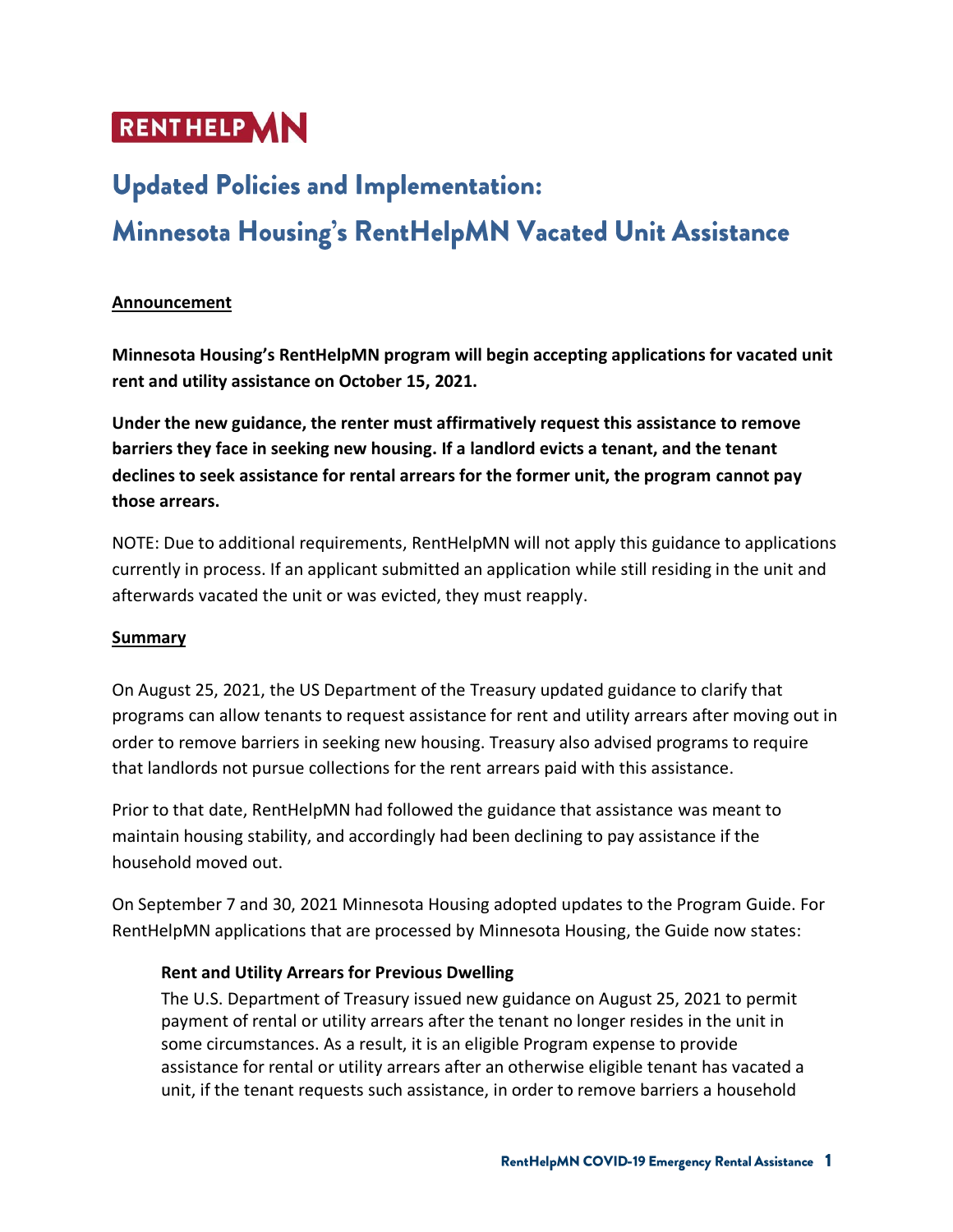may face in accessing new housing. Tenants may be asked to confirm that they are requesting payment of such arrears. Property owners must agree not to engage in further collection efforts regarding the arrears that are paid or related fees or expenses and must agree not to pursue any further collection efforts against the household and must report the resolution of the arrears to applicable credit agencies. Landlord or utility providers should also notify the tenant that payment has been received and there will be no further collection efforts.

Due to processing requirements related to applications for previous dwellings, applications submitted to RentHelpMN on or after October 15, 2021 may be processed for rental or utility arrears for a previous dwelling as set out above. Any applicants seeking rental or utility arrears for a previous dwelling who submitted an application prior to that date may reapply with the additional information required.

Please note this policy applies to applications processed by Minnesota Housing through RentHelpMN. Not all programs that are processing applications submitted through RentHelpMN are following the same policies. Please confirm with the entity that is working on your case.

#### **Frequently Asked Questions**

#### **Is this new policy implemented?**

Minnesota Housing is in the process of developing the documentation and procedures to demonstrate that a tenant is requesting this assistance to remove barriers they face and that the landlord will agree to the terms of the assistance. This documentation will include new certifications for both tenant and landlord in line with the guidance. There will also be training of processing staff and 211.

Starting on October 15, tenants can submit applications for assistance at their prior unit. Landlords and their former tenants can start the conversation now about settling these debts and documenting how much is owed.

#### **What if the tenant has moved out and has a pending application for assistance?**

The application will need to be re-submitted to reflect that the tenant is requesting assistance for a vacated unit and that they agree to the terms and conditions. Tenants can call 211 to withdraw their current application and once the withdrawal is processed (generally the next business day) can re-apply from their online dashboard. The re-application allows the tenant to upload the documentation that demonstrates that they are requesting the assistance for a prior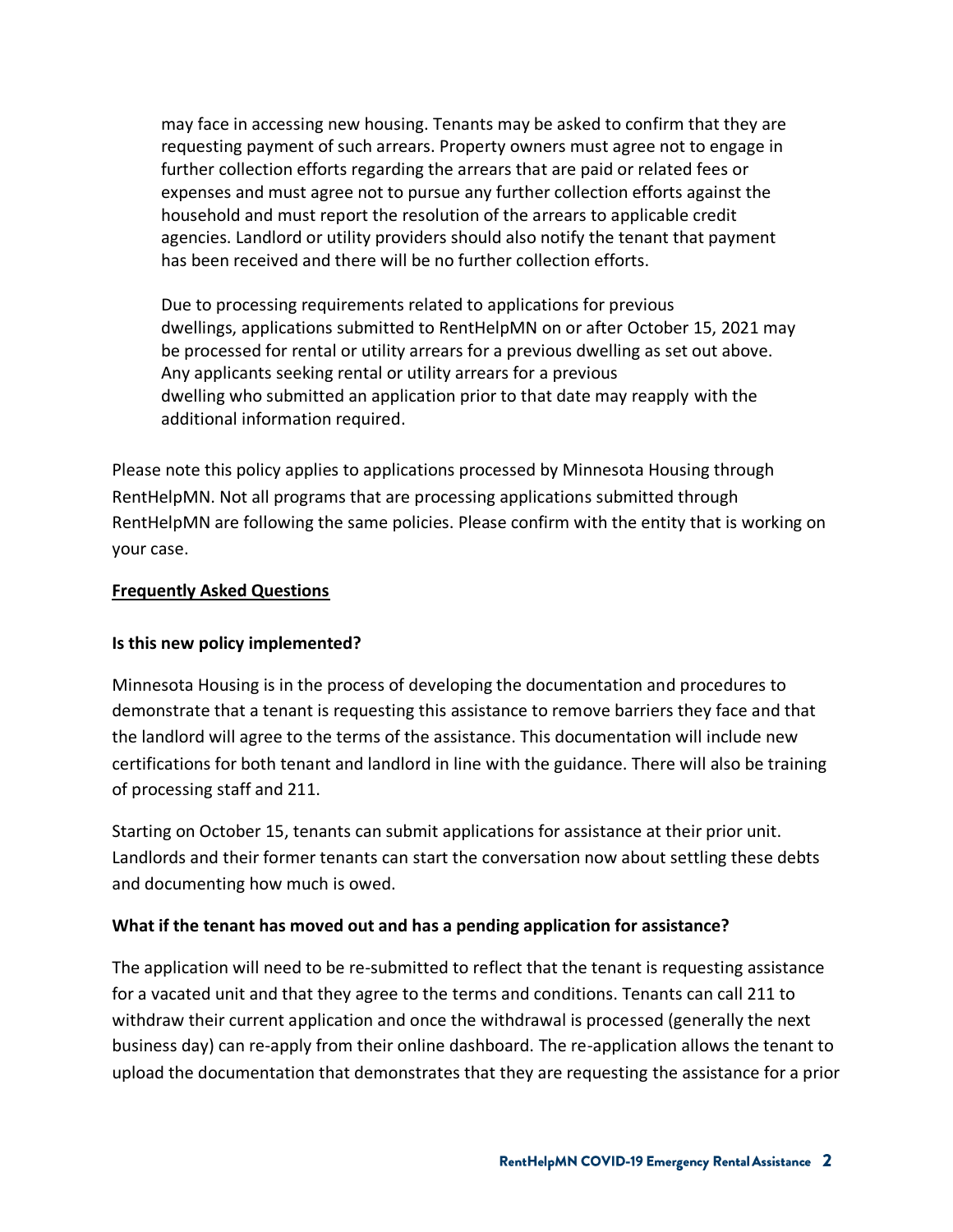dwelling and the landlord agrees to the terms. All of the information from the original application will be saved including any documents that were submitted.

Landlords should work with their tenants to help get the paperwork lined up for the new application for assistance.

It the landlord has received assistance from an application submitted when the tenant is in place but the tenant has lost housing stability, the full amount of assistance must be returned so that the tenant can determine how they wish to proceed with a vacated unit application.

## **What if an application was declined in the past because the tenant moved out before the assistance was paid out?**

Similar to a withdrawal, the tenant can re-apply from their online dashboard or contact 211 for assistance getting started.

The program will continue to decline applications where the tenant is no longer in place at time of processing. To expedite converting an application from an in-place to vacated unit, the tenant can contact 211 to withdraw and re-apply as a vacated unit.

#### **Is there a limit on assistance?**

The Emergency Rental Assistance program is a time-limited program and all claims are subject to funding availability.

These federal Emergency Rental Assistance resources are still subject to the standard program rules.

First, the rent debts must have been incurred on or after March 13, 2020. For most households this is April 2020 rent and beyond.

Second, assistance is limited to 18 months per household, even if the household moves and the assistance is paid to/on multiple properties. For example, accessing assistance for 12 months of rent arrears to pay rent debts would leave 6 months of assistance if the household falls behind again at the new address.

Third, the assistance is only for months that the tenant had exclusive access to the unit and a rental obligation for the unit.

There is no cap on the amount of assistance that can be paid, so long as the household meets all of the eligibility requirements and falls within the time limitations stated above.

#### **Can a tenant apply at their old address and their new address for assistance at once?**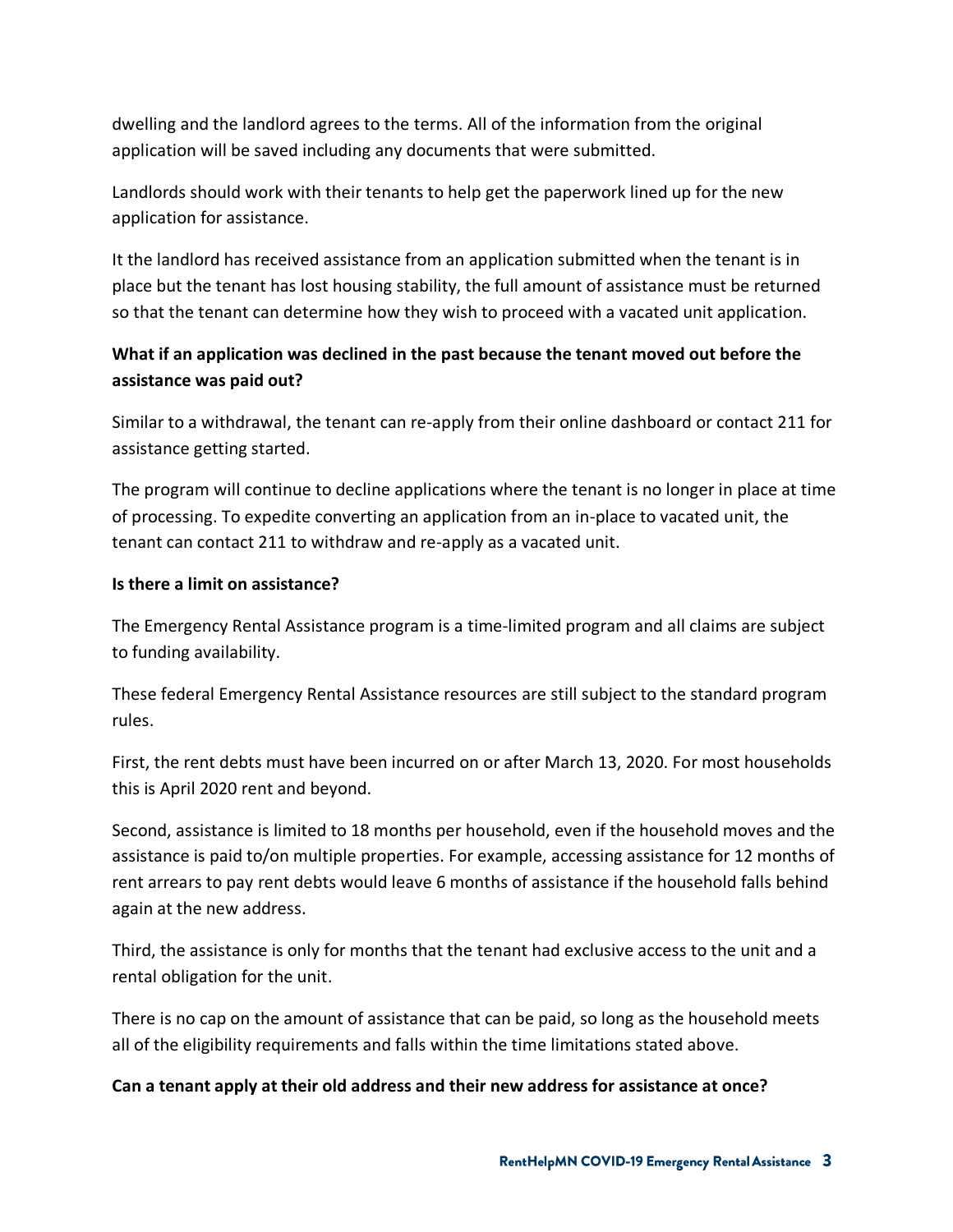Unfortunately, our system is not set up to have both payments come from one application. The tenant will need two separate applications. The tenant can connect with 211 to get assistance from a field partner in having both applications move forward. We will advise you to prioritize assistance on your current unit to prevent eviction while you work with the team to submit an application to address rent debts.

## **Does this mean a landlord can move forward with evicting tenants and still collect unpaid rents?**

If a renter has a 'pending' application, the renter cannot be evicted for non-payment of rent through June 1, 2022.

If a landlord has evicted a tenant from their property and there is a rent debt remaining, these debts may be paid only at the tenant's request and participation due to federal requirements.

#### **Can a landlord request this assistance without the participation of the tenant?**

No. Both the federal guidance and the Program Guide are clear that the assistance for a rental arrears payment for a former unit must be requested by the tenant.

## **What if a landlord will not agree to the terms of accepting the funds, such as not pursuing collections?**

If a landlord does not agree to the terms required under federal guidance, Minnesota Housing will offer the assistance directly to the tenant for the tenant to use in resolving their rental arrears.

#### **If the debt has been sent to a collection agency can payment go directly to that company?**

No. RentHelpMN can pay either the landlord or the tenant directly, but not a third party. If the landlord accepts the funds they will need to resolve the collection demand and any associated fees. If the tenant receives payment directly they can use the assistance funds to resolve the debt.

## **What happens if the landlord does not provide the tenant with documentation that the debt has been resolved?**

Minnesota Housing may request verification of this step and may pursue repayment of the assistance for failing to meet the terms.

**If an application is being processed by an Emergency Rental Assistance program that does not allow past unit rent assistance, what options does the applicant have?**